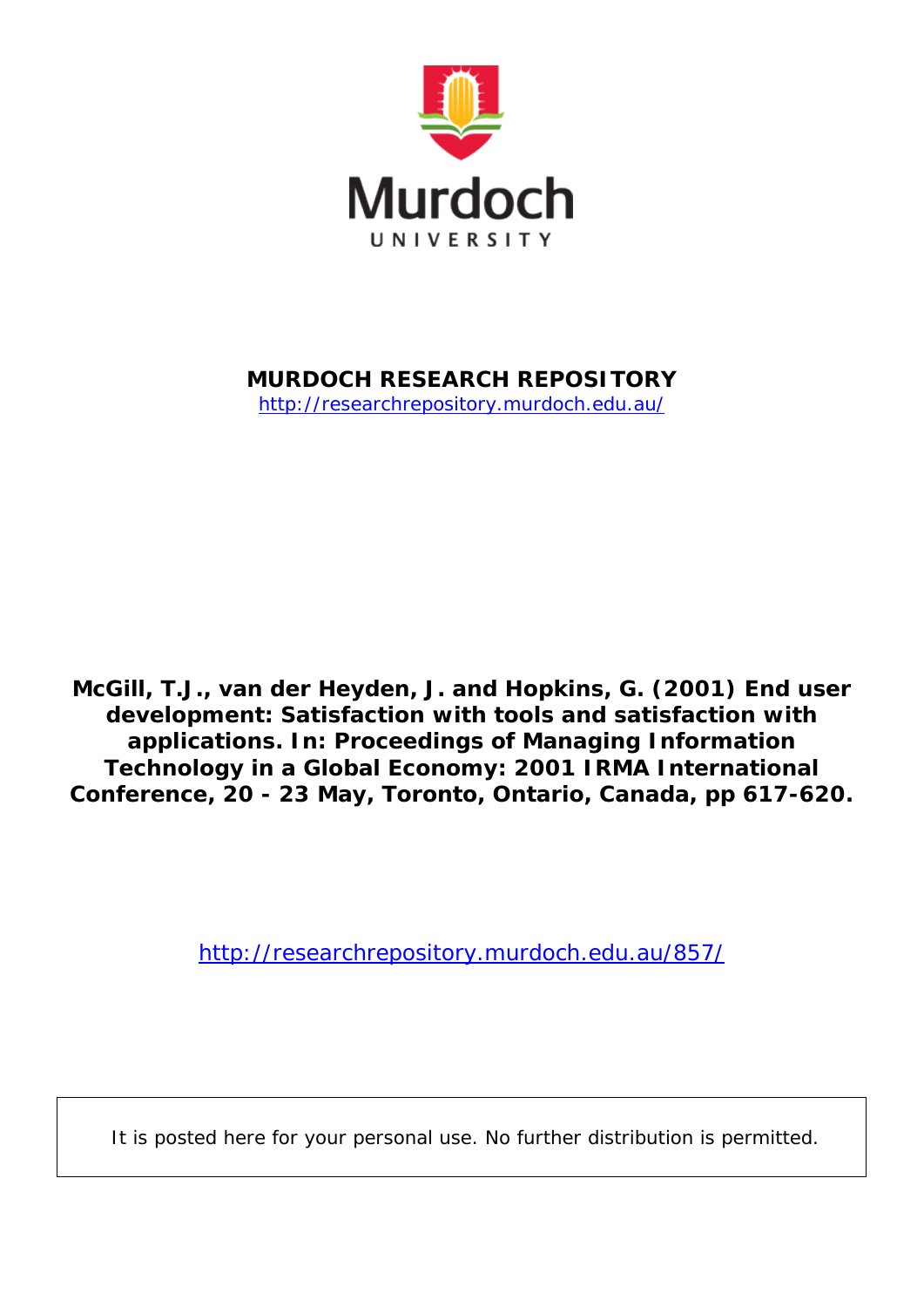# **End User Development: Satisfaction with Tools and Satisfaction with Applications**

**Tanya McGill, Jim van der Heyden and Greg Hopkins School of Information Technology Murdoch University WA, Australia**

> **Tel: 61 8 9360-2798 Fax: 61 8 9360-2941 [mcgill@murdoch.edu.au](mailto:mcgill@murdoch.edu.au)**

### **ABSTRACT**

This study explored the relationship between end user developers' perceptions of their applications and their perceptions of the tools used to create them. Satisfaction with a user developed application was found to be significantly correlated with satisfaction with the tool used to create the application. The role of experience in this relationship was also explored, and possible implications of the findings are discussed.

## **INTRODUCTION**

End users increasingly use development tools such as spreadsheets, database management systems and Web authoring tools to create applications to support organizational processes and decision making. Organizations rely heavily upon these applications (McLean, Kappelman, & Thompson, 1993). Organizations also rely very heavily on end users' perceptions of the fitness of these applications for use, as little formal evaluation of the quality of user developed applications (UDAs) is undertaken (Panko & Halverson, 1996). However, end user developers often have little experience or formal training with the tools they are using (McGill, 2000; Taylor, Moynihan, & Wood-Harper, 1998) raising concerns about their ability to make realistic judgements.

Research into end user development tools has tended to address their acceptance rather than their impact. Of the studies reviewed by Brancheau and Brown (1993), only two addressed tool dependent outcomes: problems with mismatch in the task-tool fit (Pentland, 1989), and the potential longitudinal impact on task resolution (Carlsson, 1988). Brancheau and Brown also noted that 'most studies tend to ignore the specific characteristics of tools employed by end users' (Brancheau & Brown, 1993 p.459).

Innovation diffusion theory suggests that tool characteristics are important determinants of adoption and subsequent end user action (Moore, 1987). The results of a study by McGill (2000) suggest that some end users have difficulty perceiving their applications as separate from the tools used to create them. For example, when asked explicitly about spreadsheets they had created around one third of the subjects responded: that unauthorized users could not easily access their data; that each user owned a unique password for the application; and that their application always issued an error message when it detects an error. Whilst the operating systems and spreadsheet packages used to create these applications either contained this functionality or the means to create it, very few of the applications had these forms of data protection implemented. If end user developers have serious misconceptions such as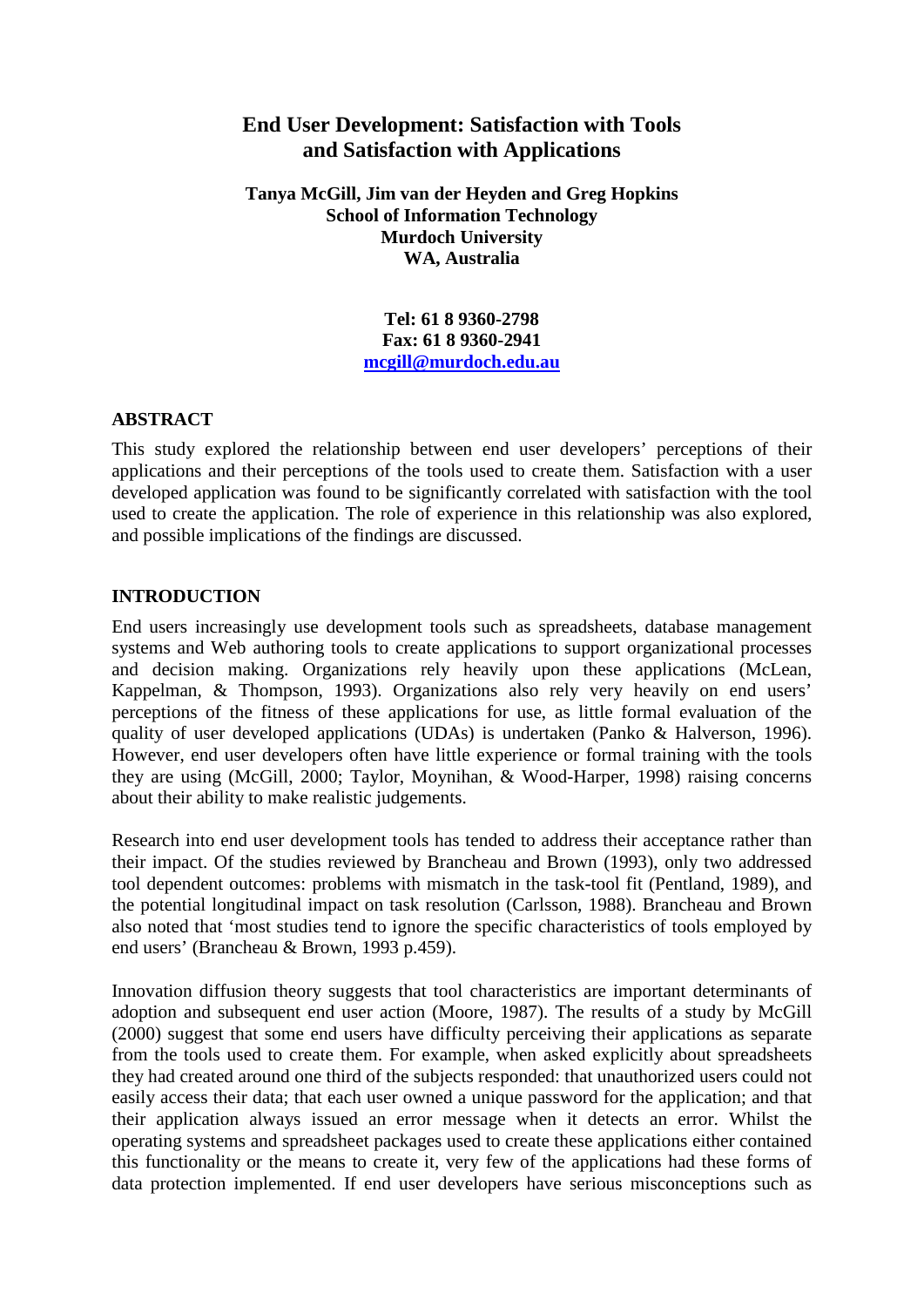these, it could pose significant risks to the security and integrity of organizational data and to the quality of organizational decision making.

Attribution theory is concerned with the cognitive processes that people use to explain their performance in situations where causal relations are ambiguous (Weiner, 1986). Hufnagel (1990) used causal attribution theory to investigate the relationship between user satisfaction and performance in a computer-based business game and found that participants who were unsuccessful tended to blame their poor performance on luck and/or the quality of the system. These results suggest that the evaluation of development outcomes could have a causal attribution component. Moreover, since the tool is the key implementation component in the development process, causal attribution may appear all the more justified to a user developer. Thus end user perceptions of development tools may influence perceptions of the application developed, but perceptions of UDAs may also influence perceptions of development tools.

## **RESEARCH QUESTION**

This study was designed to explore the relationship between end users' perceptions of their applications and their perceptions of the tools used to create them. The research question investigated in this study was:

What is the relationship between end user developer satisfaction with applications they have developed and satisfaction with the development tools?

In an early study of end user development, Rivard and Huff (1988) found perceived userfriendliness of development tools to be positively related to overall user satisfaction with the experience of developing applications in their organization. Amoroso and Cheney (1991) proposed a model of end user application effectiveness that included perceived quality of application development tools as a determinant of end user information satisfaction and found a weak positive relationship. Causal attribution theory would suggest that satisfaction with an UDA could influence satisfaction with application development tools. Figure 1 shows the possible relationships between end user developer satisfaction with development tools and satisfaction with UDAs. In this study it was hypothesised that:

- H1: Satisfaction with a UDA is positively correlated with satisfaction with the development tool used to create it.
- H2: Satisfaction with a UDA is positively correlated with satisfaction with the operating system being used to when development took place.



Figure 1: Possible relationships between end user developer satisfaction with development tools and satisfaction with UDAs.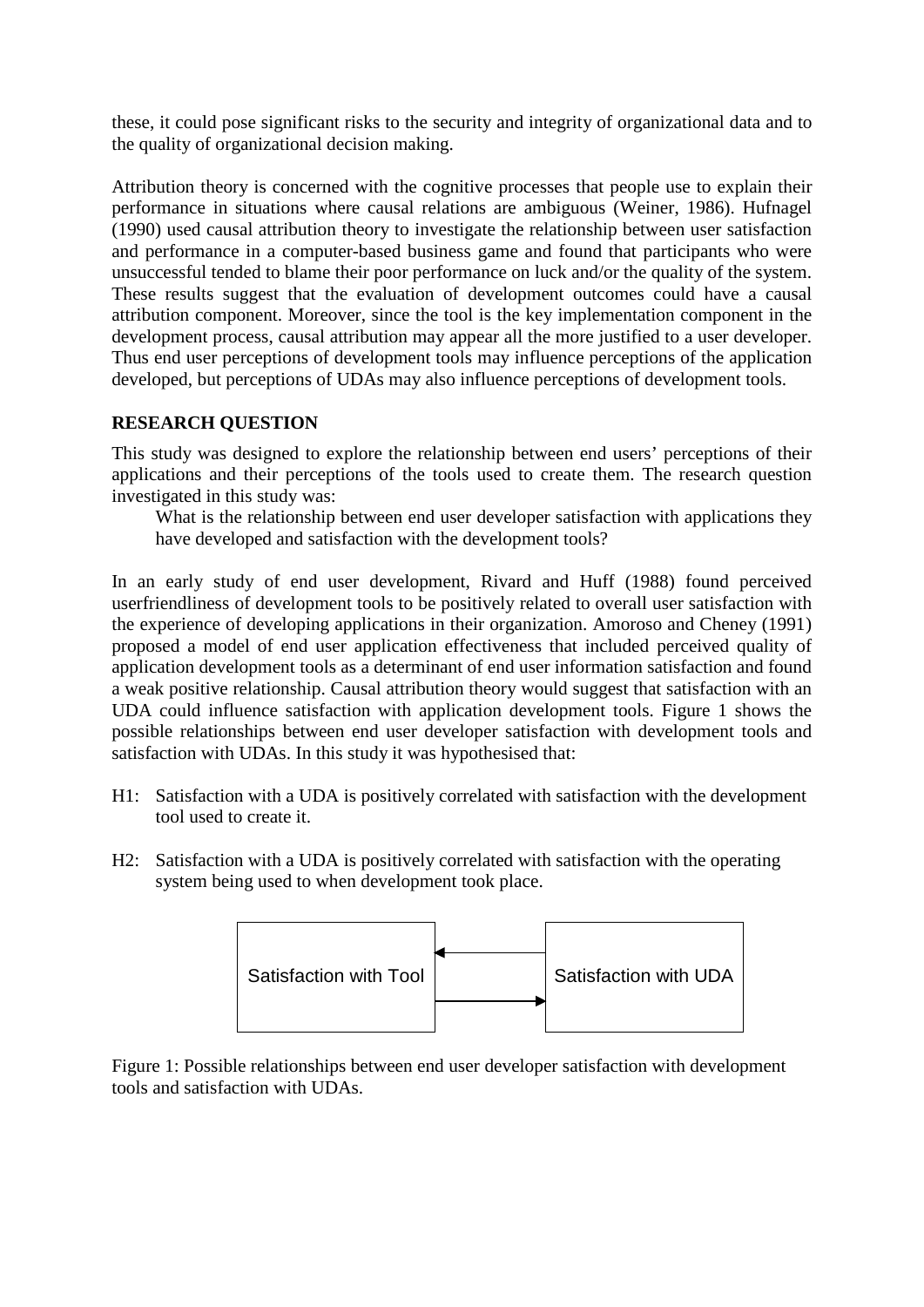#### **METHOD**

#### **Participants**

The participants in the study were 122 undergraduate students (67 male, 55 female) enrolled in an information systems service course intended primarily for business students. The course was designed to prepare students to participate in end user computing activities in organisations once they graduate and join the workforce, rather than to become information technology professionals. The participants had an average of about 2.5 years of experience (29.88 months) using spreadsheets with a minimum of just a few weeks and a maximum of 10 years (120 months). Participants were recruited during class and completed the questionnaire on the spot. It was stressed that the completion of the questionnaire was voluntary and that it formed no part of their assessment in the course.

### **The User Developed Applications**

Prior to the study, each of the participants had completed a case that required them to design and develop a spreadsheet application to provide decision support to a small business. The case was selected because it represented a realistic problem for an end user to analyse, and the scope and complexities were typical of the type of applications that end users would be likely to tackle in a 'real' work situation. It also involved the application of spreadsheet software, which is the most popular end user tool in organisations (McLean et al., 1993). Applications were required to be developed in Microsoft Excel in the Microsoft Windows environment. The case description was approximately 3 pages long and the finished spreadsheet required at least 2 linked worksheets. It was anticipated that it would take the subjects at least 2 days to plan and develop the application. This application constituted 7.5% of each student's overall course grade.

### **The Questionnaire**

User satisfaction refers to the attitude or response of an end user towards information, an information system or a development tool. User satisfaction with an application has been defined as 'the affective attitude towards a particular computer application by an end user who interacts with the application directly' (Doll & Torkzadeh, 1988). User satisfaction with the UDA was measured using 10 items from the 12 item end user computing satisfaction (EUCS) scale developed by Doll and Torkzadeh (1988) (see Appendix 1). This instrument was chosen as it has been commonly used in the end user computing domain (e.g. Gelderman, 1998; Igbaria, 1990; Rahman & Abdul-Gader, 1993)*.* Two items were not included because they were not appropriate to the case study situation and minor adaptations to wording were also made to reflect the terminology used in the case and the environment in which application development and use occurred. Each item was measured on a 5 point Likert-type scale ranging from (1) 'almost never' to (5) 'almost always'. The instrument was shown to be reliable with a Cronbach's alpha of 0.92. The scores for each item were totalled to produce an overall satisfaction with the UDA score.

User satisfaction with a development tool refers to the end user's affective attitude to its suitability for use. In this study it was measured using a 4 item 7 point semantic differential scale (see Appendix 1). Seddon and Yip's (1992) 4 item user satisfaction instrument was used as the starting point for the item development as it attempts to measure user satisfaction directly rather than confounding it with information quality and system quality. The instrument had a Cronbach's alpha of 0.69, which can be considered marginally acceptable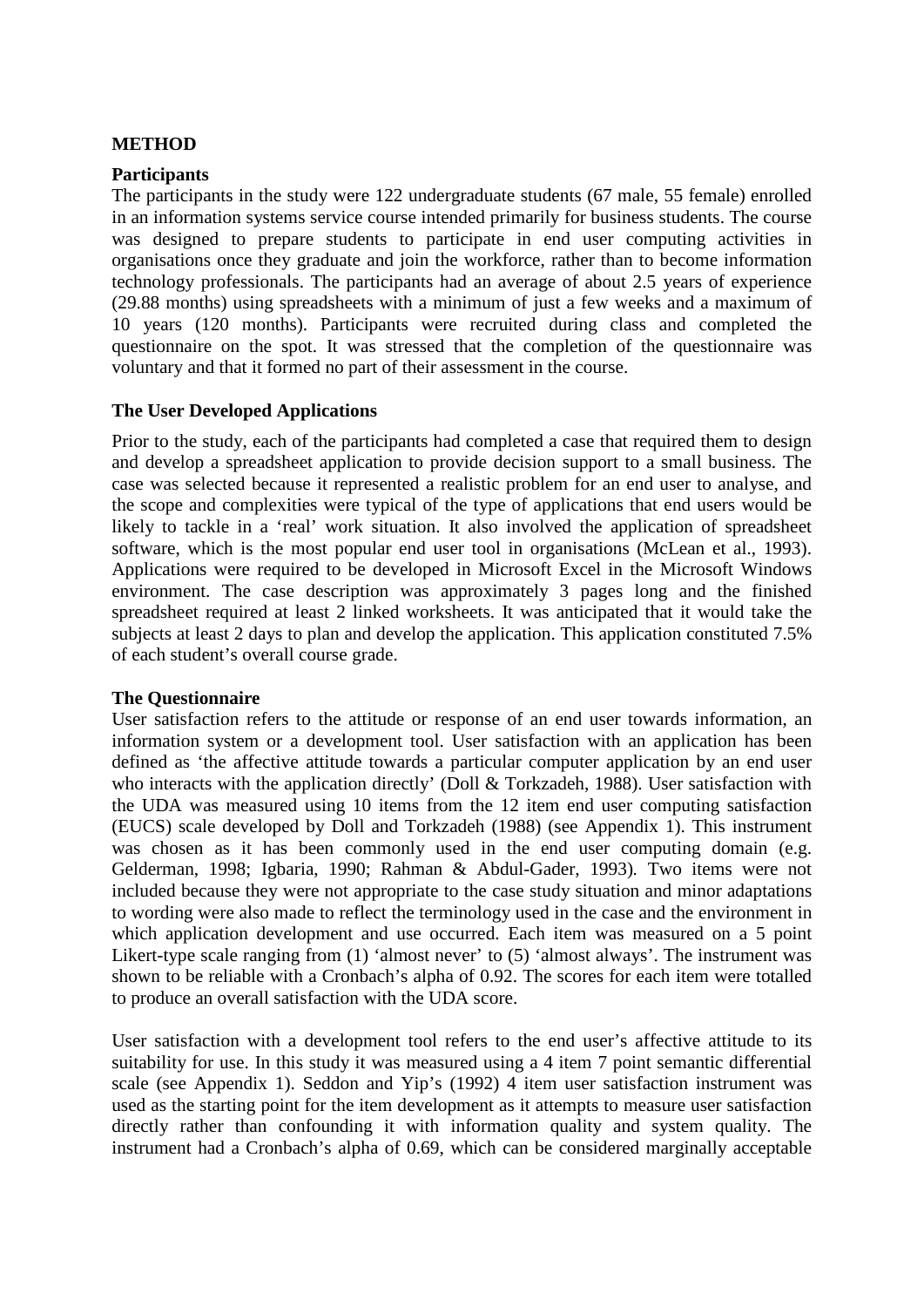for exploratory research (Hair, Anderson, Tatham, & Black, 1998). The scores for each item were totalled to produce an overall satisfaction with Microsoft Excel score.

The questionnaire also included a one item measure of satisfaction with the Microsoft Windows environment in which development had occurred (see Appendix 1).

## **RESULTS AND DISCUSSION**

Table 1 summarizes the satisfaction of the participants with the application they developed, with Microsoft Excel as a tool for end user development and with Microsoft Windows as an operating environment. The average level of satisfaction with Microsoft Windows was 3.84 (out of 5, 77%), the average level of satisfaction with Microsoft Excel was 19.55 (out of 28, 69.8%) and the average level of satisfaction with the UDAs was 39.26 (out of 50, 78.5%). The levels of satisfaction with both Microsoft Windows and The UDAs were relatively similar but the satisfaction with Microsoft Excel was slightly lower.

|                                               | N   | Mean  | Minimum        | Maximum | Std.<br>Deviation |
|-----------------------------------------------|-----|-------|----------------|---------|-------------------|
| Months of Experience                          | 116 | 29.88 | $\theta$       | 120     | 28.15             |
| Satisfaction with<br><b>Microsoft Windows</b> | 122 | 3.84  | $\overline{0}$ |         | 1.03              |
| Satisfaction with<br>Microsoft Excel          | 122 | 19.55 | $\overline{A}$ | 28      | 4.33              |
| Satisfaction with the<br>UDA                  | 118 | 39.26 | 3              | 50      | 7.54              |

Table 1: Summary of the satisfaction of the participants with the UDA they developed, with Microsoft Excel as a tool for end user development and with Microsoft Windows as an operating environment.

The research question investigated in this study considered the relationship between end user developer satisfaction with development tools and satisfaction with the resulting application. To address this question, the Pearson correlation coefficients were calculated between Satisfaction with Microsoft Windows, Satisfaction with Microsoft Excel and Satisfaction with the UDA (see Table 2). There was a significant positive correlation between Satisfaction with the UDA and Satisfaction with Microsoft Excel (r=0.479, p=0.000). Thus the results support the first hypothesis. Those end users who are satisfied with a UDA are also satisfied with the development tool used to create it. This result is consistent with the findings of Rivard and Huff (1988) and Amoroso and Cheney (1991). The results however do not provide evidence as to the direction of the relationship. Satisfaction with the development tool may result in satisfaction with the UDA. But it is also possible that lack of satisfaction with a UDA may cause lack of satisfaction with the development tool as predicted by attribution theory. Future research should further investigate the nature of this relationship.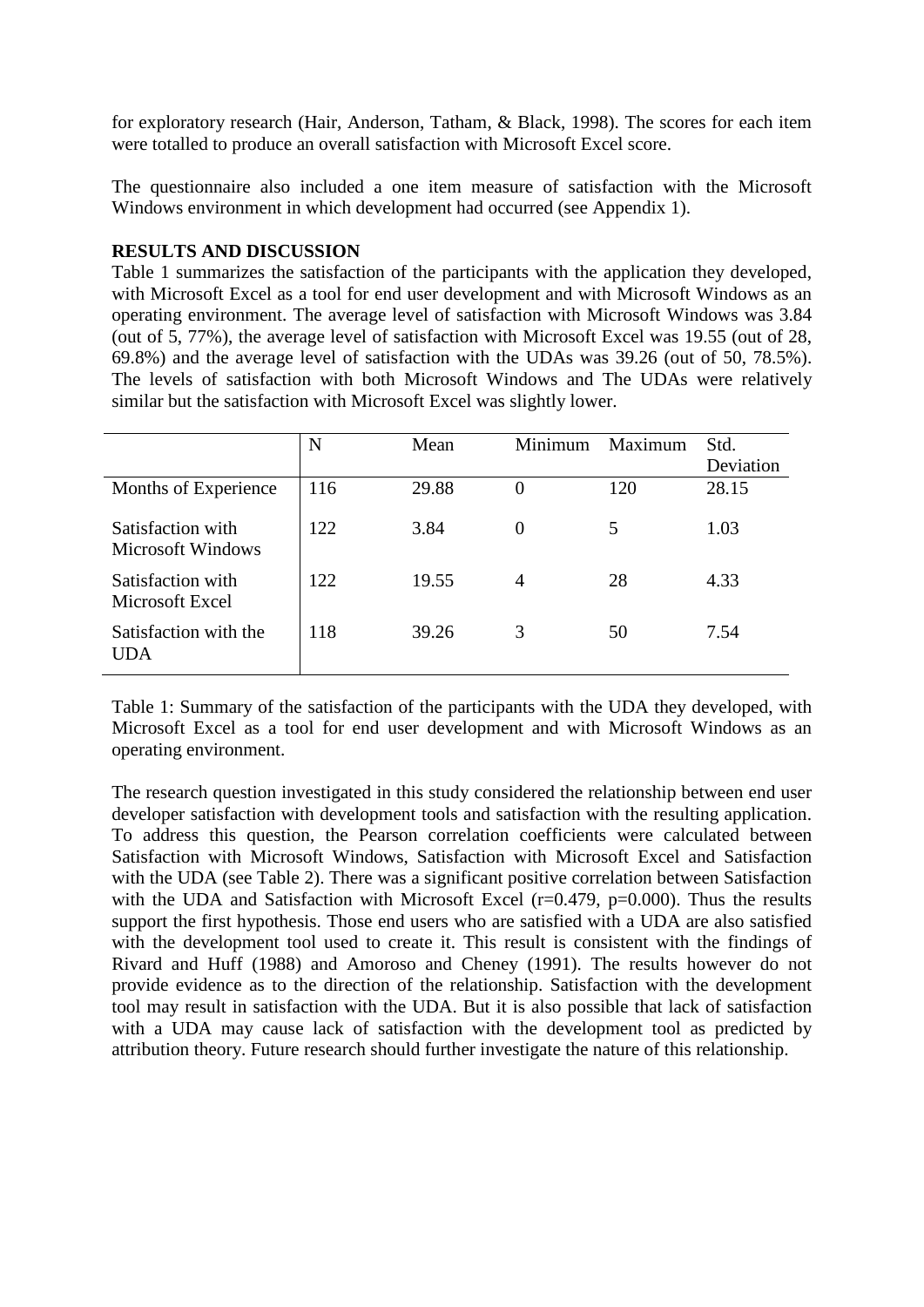|                                               | Satisfaction with | Satisfaction with |                   |
|-----------------------------------------------|-------------------|-------------------|-------------------|
|                                               | UDA               | Microsoft Excel   | Microsoft Windows |
| Satisfaction with the<br>UDA                  | 1.000             | $0.479$ (p=0.000) | $0.072$ (p=0.439) |
| Satisfaction with<br>Microsoft Excel          | $0.479$ (p=0.000) | 1.000             | $0.494$ (p=0.000) |
| Satisfaction with<br><b>Microsoft Windows</b> | $0.072$ (p=0.439) | $0.494$ (p=0.000) | 1.000             |

Table 2: Correlations between satisfaction with Microsoft Windows, Microsoft Excel and the UDA

No significant relationship was found between Satisfaction with the UDA and Satisfaction with Microsoft Windows ( $r=0.072$ ,  $p=0.439$ ). Therefore the second hypothesis was not supported. Whilst an operating system is an essential tool for system development and use, end user developers are not required to interact with it directly while developing applications. It thus appears that they are able to clearly differentiate between them, and the two types of satisfaction are not confounded.

The relationship between User Satisfaction with Excel and User Satisfaction with the Windows environment was not specifically covered by the hypotheses in the study. However, it is interesting to note that there was a significant positive correlation between Satisfaction with Microsoft Excel and Satisfaction with Microsoft Windows (r=0.439, p=0.000). This is not surprising as both are developed by same company and share similarities in user interface. End users' perceptions of Microsoft and its products are likely to be consistent. Of the 122 participants, 62 (50.8%) had used another operating system but only 36 (29.5%) had used another spreadsheet package. The relatively limited range of experience with different spreadsheet packages in this sample is indicative of the broader end user population and raises questions about the role of variety in end user learning. If end users are only exposed to only one product their ability to recognise quality in software development tools may be limited.

The role of experience in the hypothesised relationships was also explored in post hoc analyses. Partial correlation coefficients were calculated to determine the relationship between Months of Experience and Satisfaction with the UDA when Satisfaction with Excel was controlled for  $(r=0.1026, p=0.284)$  and between Months of Experience and Satisfaction with Excel when Satisfaction with the UDA was controlled for  $(r=0.2066, p=0.030)$ . The lack of a significant relationship between experience and satisfaction with the UDA is not unexpected. Whilst intuitively increased experience should lead to increased skill and hence higher quality applications with which the developers are more satisfied, the findings in the literature have been mixed. Crawford (1986) and Amoroso and Cheney (1991) found a positive relationship between experience and satisfaction, however some authors have either found experience to be negatively correlated with satisfaction with the UDA (Janvrin & Morrison, 2000) or found no relationship (Al-Shawaf, 1993). Yaverbaum and Nosek (1992) speculated that computer training increases one's expectations of information systems, and hence may actually cause negative perceptions. This may also be the case for experience in the UDA domain.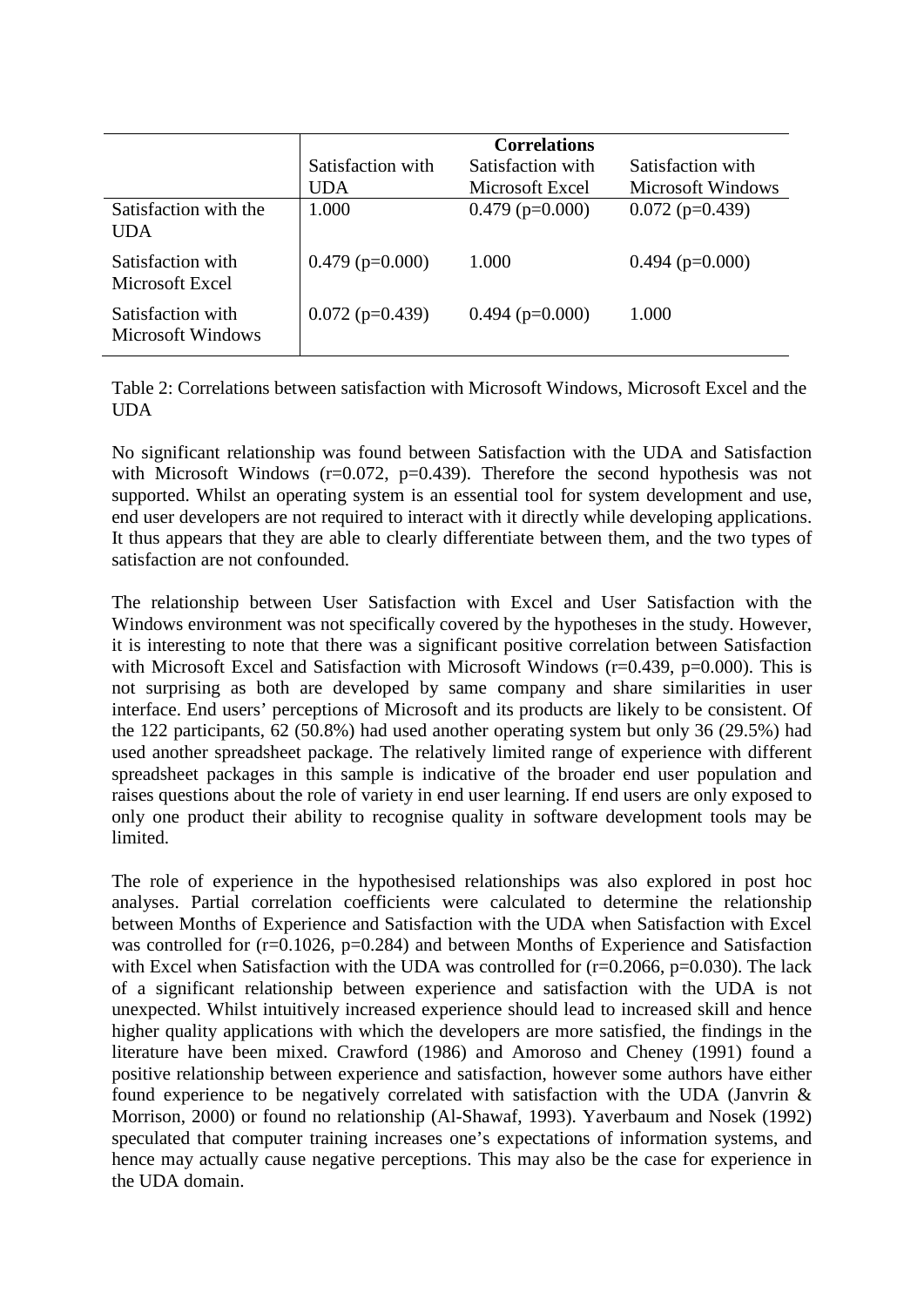The positive relationship between experience and satisfaction with Excel is not surprising. Microsoft Excel is a powerful development tool and users could be expected to require a substantial investment in time to become comfortable with it, hence satisfaction wold increase over time.

The relationship between the two types of satisfaction was found to be still significant when experience was controlled for  $(r=0.3903, p=0.000)$ . This finding raises some concerns because if the results of this study do signal a confounding between perceptions of development tools and perceptions of UDAs, it would be hoped that this confounding would decrease with experience. It may be that when end user developers have low experience, they develop applications of lower quality and are less satisfied with them. This could feedback into their satisfaction with the development tool via causal attribution. However, when end users have more experience, they might be expected to be both more satisfied with Excel because of the time they have spent using it, and also be developing applications of better quality, that they can be more satisfied with. Hence two different mechanisms may be operating here.

### **CONCLUSION**

The results of this study provide some support for the view that end user developers may not clearly differentiate between the applications they develop and they tools used in the development process. This lack of clear differentiation may be a confounding factor in evaluating outcomes of user development of applications. However, this study is only very exploratory, using student subjects who may not be representative of the wider end user developer population. Future research is also needed to further elucidate the relationship between satisfaction with development tools and satisfaction with UDAs. An understanding of the directions of the relationship and mechanisms by which it operates will provide valuable insights into end user development and the processes by which end users evaluate their own applications.

## **REFERENCES**

- Al-Shawaf, A.-R. H. (1993). *An Investigation of the Design Process for End-user Developed Systems: An Exploratory Field Study.* Unpublished Ph.D., Virginia Commonwealth University.
- Amoroso, D. L., & Cheney, P. H. (1991). Testing a causal model of end-user application effectiveness. *Journal of Management Information Systems, 8*(1), 63-89.
- Brancheau, J. C., & Brown, C. V. (1993). The management of end-user computing: Status and directions. *ACM Computing Surveys, 25*(4), 450-482.
- Carlsson, S. A. (1988). A longitudinal study of spreadsheet program use. *Journal of Management Information Systems, 5*(1), 82-100.
- Crawford, J. B. (1986). *An Investigation of Strategies for Supporting and Controlling User Development of Computer Applications.* Unpublished Ph.D., University of California, Irvine.
- Doll, W. J., & Torkzadeh, G. (1988). The measurement of end-user computing satisfaction. *MIS Quarterly, 12*(2), 259-274.
- Gelderman, M. (1998). The relation between user satisfaction, usage of information systems and performance. *Information & Management, 34*, 11-18.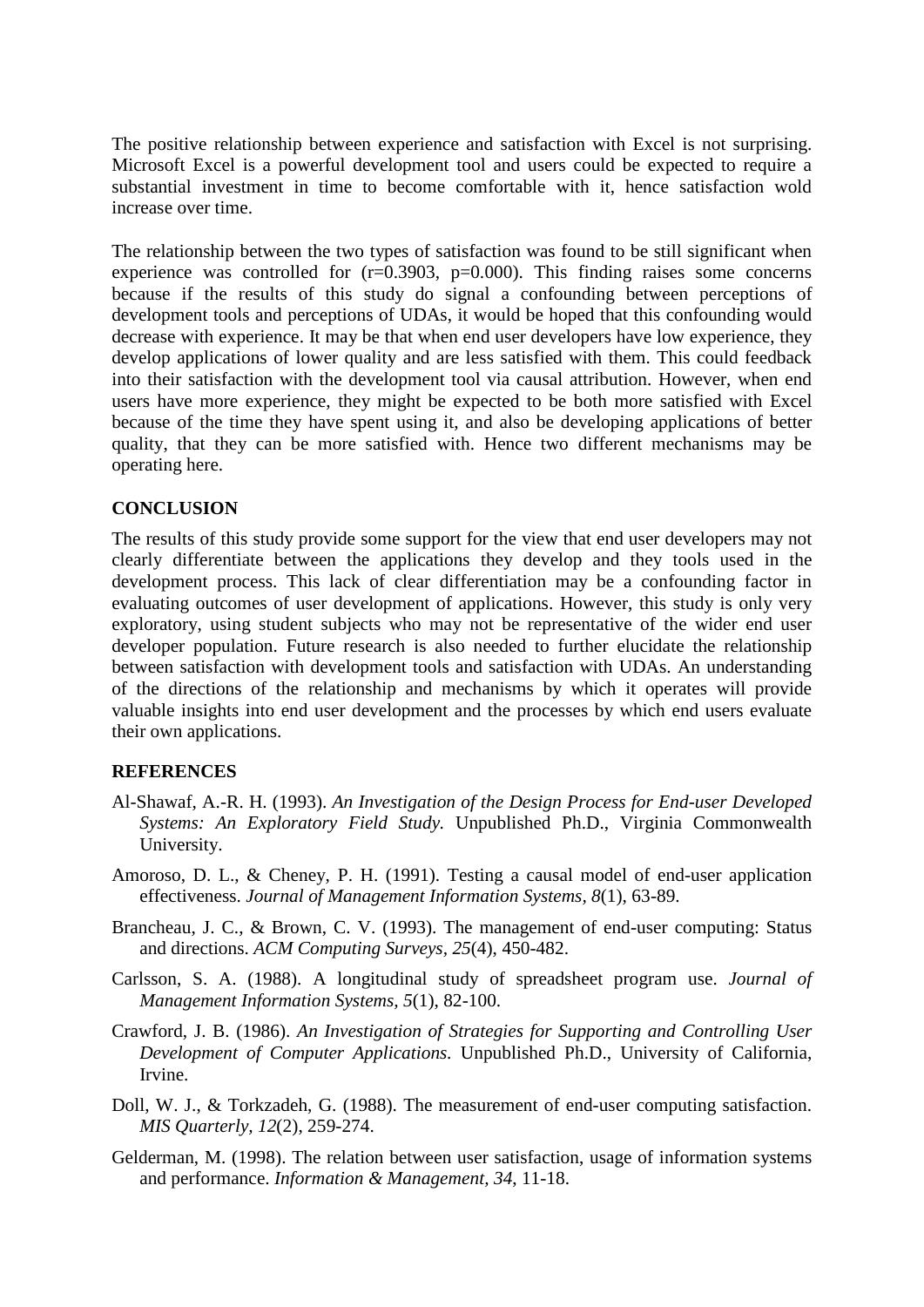- Hair, J. F., Anderson, R. E., Tatham, R. L., & Black, W. C. (1998). *Multivariate Data Analysis*. New Jersey: Prentice-Hall Inc.
- Hufnagel, E. M. (1990). User satisfaction are we really measuring system effectiveness? *Proceedings of the Twenty-Third Annual Hawaii International Conference on System Sciences, 4*, 437-446.
- Igbaria, M. (1990). End-user computing effectiveness: A structural equation model. *OMEGA, 18*(6), 637-652.
- Janvrin, D., & Morrison, J. (2000). Using a structured design approach to reduce risks in end user spreadsheet development. *Information & Management, 37*(1), 1-12.
- McGill, T. J. (2000). User developed applications: Can end users assess quality? *Challenges of Information Technology Management in the 21st Century. 2000 IRMA International Conference*, 106-111.
- McLean, E. R., Kappelman, L. A., & Thompson, J. P. (1993). Converging end-user and corporate computing. *Communications of the ACM, 36*(12), 79-92.
- Moore, G. C. (1987). End-user computing and office automation: A diffusion of innovations perspective. *INFOR, 25*(3), 214-235.
- Panko, R. R., & Halverson, R. P. (1996). Spreadsheets on trial: A survey of research on spreadsheet risks. *Proceedings of the Twenty-Ninth Hawaii International Conference on System Sciences, 2*, 326-335.
- Pentland, B. T. (1989). Use and productivity in personal computing: An empirical test. *Proceedings of the 10th International Conference on Information Systems*, 211-222.
- Rahman, M., & Abdul-Gader, A. (1993). Knowledge workers' use of support software in Saudi Arabia. *Information & Management, 25*, 303-311.
- Rivard, S., & Huff, S. L. (1988). Factors of success for end-user computing. *Communications of the ACM, 31*(5), 552-561.
- Seddon, P. B., & Yip, S. K. (1992). An empirical evaluation of user information satisfaction (UIS) measures for use with general ledger accounting software. *Journal of Information Systems, 6*(1), 75-92.
- Taylor, M. J., Moynihan, E. P., & Wood-Harper, A. T. (1998). End-user computing and information systems methodologies. *Information Systems Journal, 8*, 85-96.
- Weiner, B. (1986). *An Attributional Theory of Motivation*. New York: Springer-Verlag.
- Yaverbaum, G. J., & Nosek, J. (1992). Effects of information system education and training on user satisfaction. *Information & Management, 22*, 217-225.

#### **APPENDIX 1**

#### **Items Used in the Questionnaire**

*Satisfaction with the UDA*

|                                                                |  | almost never |  |                     | almost always |  |  |
|----------------------------------------------------------------|--|--------------|--|---------------------|---------------|--|--|
| Is the spreadsheet accurate?                                   |  |              |  | $1 \t2 \t3 \t4 \t5$ |               |  |  |
| Does the spreadsheet provide the precise information you need? |  |              |  | $1 \t2 \t3 \t4 \t5$ |               |  |  |
| Is the spreadsheet user friendly?                              |  |              |  | $1 \t2 \t3 \t4 \t5$ |               |  |  |